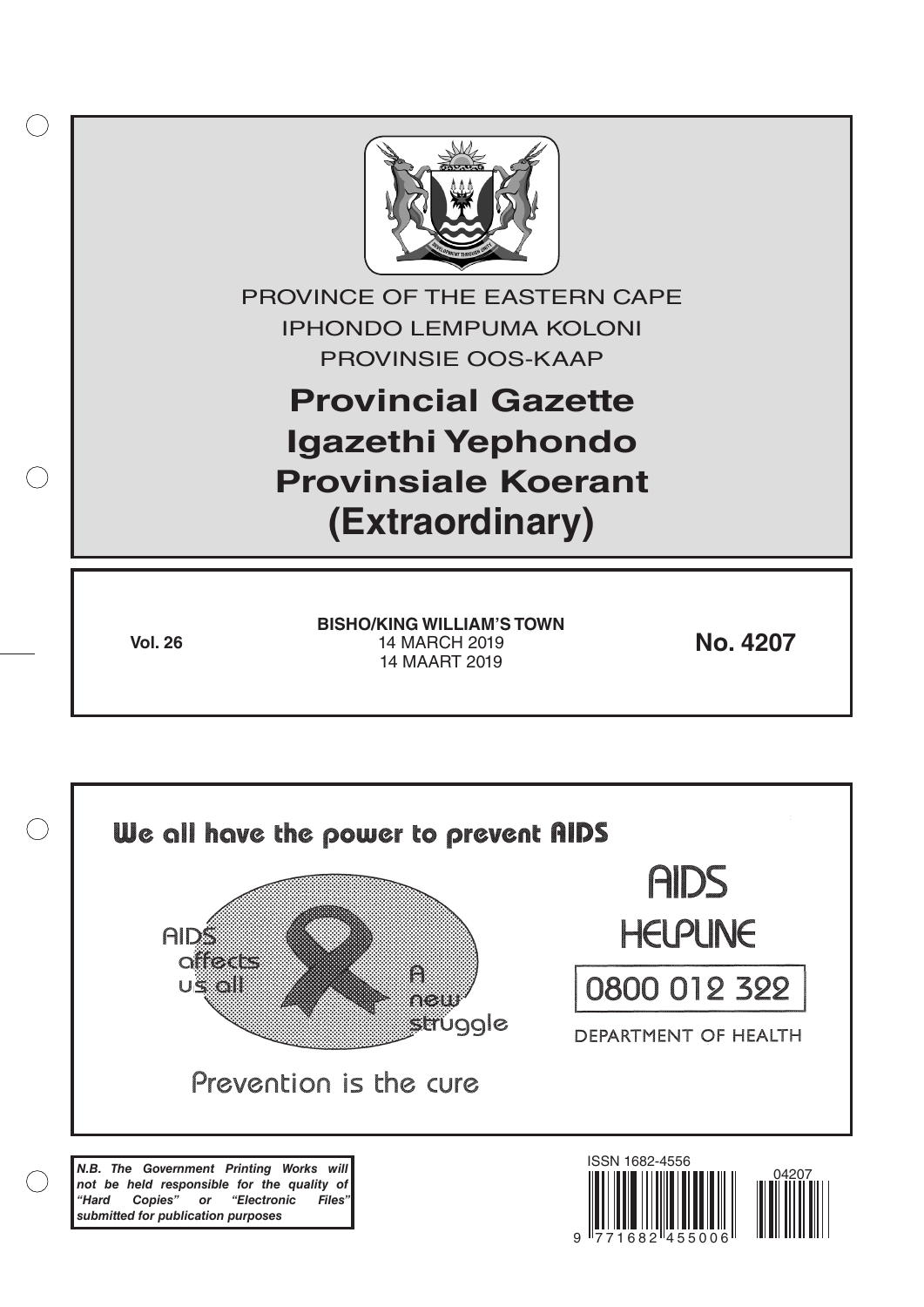## **IMPORTANT NOTICE:**

**The GovernmenT PrinTinG Works Will noT be held resPonsible for any errors ThaT miGhT occur due To The submission of incomPleTe / incorrecT / illeGible coPy.**

**no fuTure queries Will be handled in connecTion WiTh The above.**

#### **CONTENTS**

|    |                                                                                                                  | Gazette<br>No. | Page<br>No. |
|----|------------------------------------------------------------------------------------------------------------------|----------------|-------------|
|    | <b>LOCAL AUTHORITY NOTICES • PLAASLIKE OWERHEIDS KENNISGEWINGS</b>                                               |                |             |
| 53 | Disaster Management Act (57/2002): Kouga Local Municipality: Extension of Local State of Disaster<br>Declaration | 4207           |             |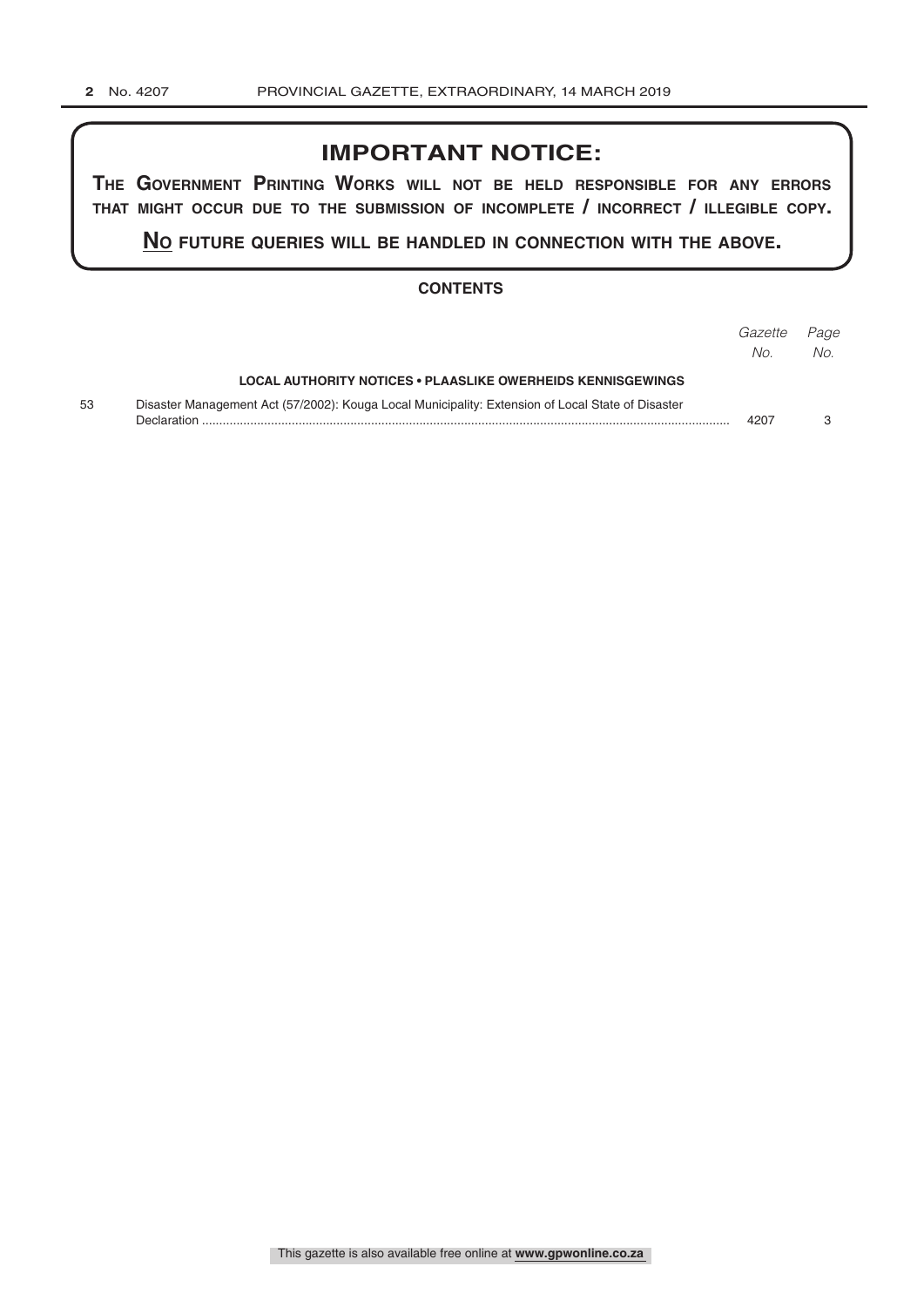# Local Authority Notices • Plaaslike Owerheids Kennisgewings

### **LOCAL AUTHORITY NOTICE 53 OF 2019**



Cape St Francis Hankey Humansdorp Jeffreys Bay Loerie Oyster Bay Patensie St Francis Bay Thornhill

Postal: PO Box 21, Jeffreys Bay, 6330 Tel: 042 200 2200 / 042 200 8300 Fax: 042 200 8606 Email: registry @kouga.gov.za Website: www.kouga.gov.za

## **PROVINCE OF THE EASTERN CAPE**

## **KOUGA LOCAL MUNICIPALITY (EC108)**

### **PROVINCIAL NOTICE 133/2018**

### **EXTENSION OF LOCAL STATE OF DISASTER DECLARATION**

### **DISASTER MANAGEMENT ACT NO. 57 OF 2002**

The Kouga Local Municipality hereby, in terms of Section 55(5)(c) of the Disaster Management Act No. 57 of 2002, due to the prevailing drought conditions extend the Declaration of Local State of Disaster as published in the Provincial Gazette No. 4199 of 01 March 2019 for a further month.

**C. DU PLESSIS** Jeffreys Bay **MUNICIPAL MANAGER** 6330

P.O. Box 21

**FOR PUBLICATION:**

**Provincial Government Gazette**